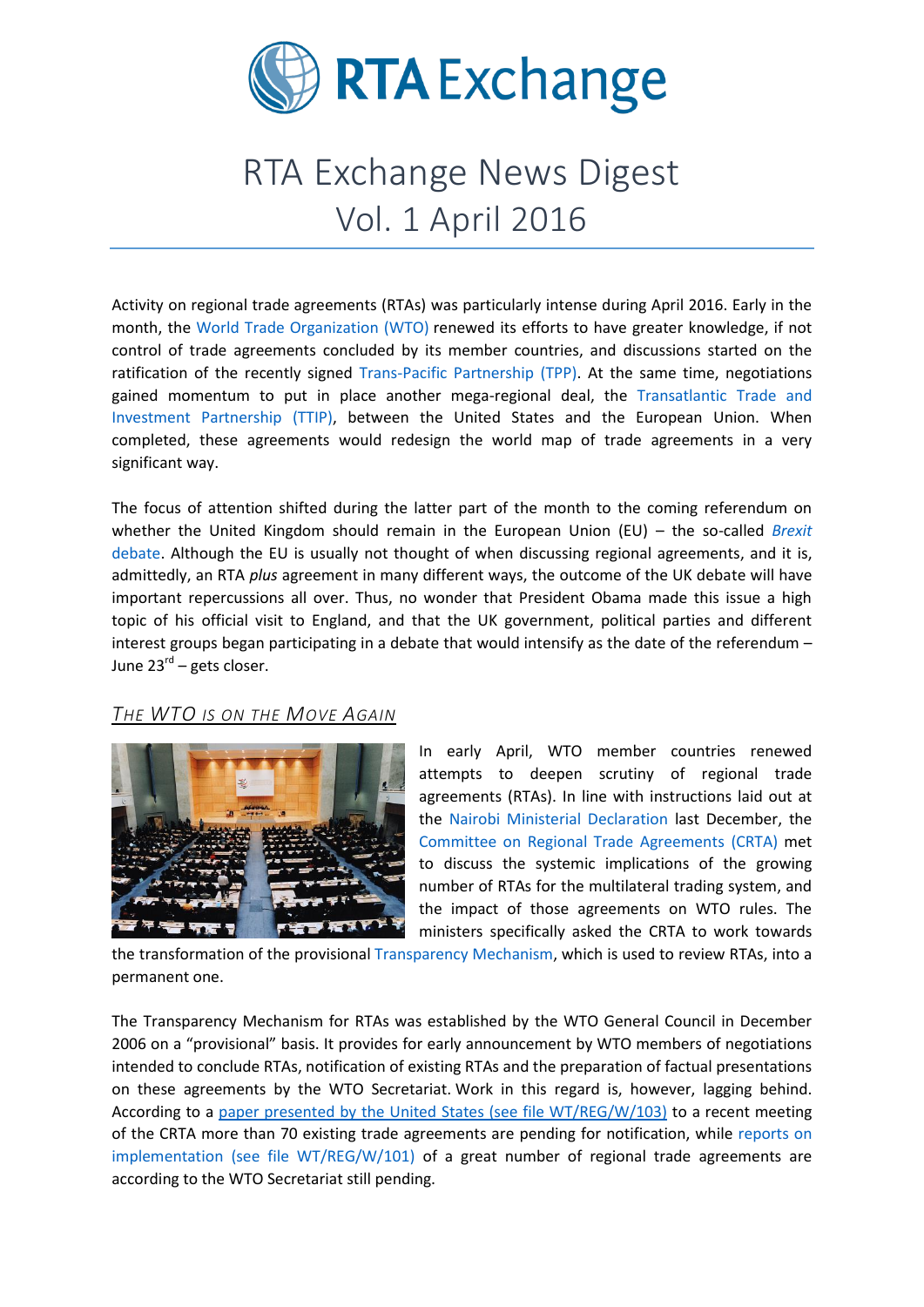So, this apparently simple and clearly stated objective of WTO ministers – overseeing regional agreements - is not without objections from some countries, and there is no indication that WTO members will this time be more successful than in the past. This would be regrettable, as affecting the daily work of the WTO and hindering its negotiation outcomes is the fact that many WTO members, big and small, have tended in recent years to focus on the negotiation of a number of ambitious multi-country trade agreements, such as the [TPP](https://ustr.gov/tpp/) and th[e TTIP,](https://ustr.gov/ttip) thus reversing earlier RTAs trends, where bilateral agreements prevailed.

The mega-regionals have the potential, due to the sheer size of the countries involved in the negotiations and the nature of some of the "regulatory" issues under consideration, to significantly expand the scope of the international trading system by setting up standards that would apply initially only among those countries. However, once the mega-regionals are completed and new regulatory issues are agreed upon by the participant countries, the newly agreed standards will not be easy to modify in WTO negotiations or elsewhere.

The risk of a new "fragmentation" of the multilateral trading system with different standards adopted by different sets of countries is reminiscent of the one experienced after the Tokyo Round of negotiations, and the adoption of "codes" on a number of non-tariff barriers by a group of mainly developed GATT members. Thus, behind the ministerial decision to better oversee RTAs there is the concern that trade decision-making moves away from the WTO towards these new RTAs, where a selected group of countries, both developed and developing ones, representing a large share of global trade, would set up new standards in areas not yet covered or insufficiently covered by the WTO. And it is this concern that would be worth for the CRTA committee to focus on this time.

### *WILL THE TPP EVER BE RATIFIED?*

By [signing](http://www.sice.oas.org/TPD/TPP/Negotiations/Official_signing_TPP_e.pdf) the Trans-Pacific Partnership agreement [in Auckland,](http://uk.reuters.com/article/us-trade-tpp-idUKKCN0VD08S) New Zealand, on February 4, the twelve countries that for the last five years have been crafting the deal have moved the TPP process to the next stages: ratification of the trade pact by the signatory countries and, once this is completed, the entering into force of the agreement.



The [TPP countries](https://ustr.gov/tpp/#what-is-tpp) together represent nearly 40 percent of global GDP and a third of world trade, and the agreement is perhaps the most comprehensive and ambitious free trade agreement ever negotiated. It is also the first "mega-regional agreement" concluded, and it involves both developed and developing countries from the Americas and the Asia Pacific region.

In a way, the whole TPP process can be seen as three-acts opera, with the first one completed in October 2015 when the TPP text was agreed by the top negotiators from the participant countries, and the second one performed at the Auckland ceremony. Now comes the third, and arguably, the toughest part: ratification of the deal.

There are two paths for the TPP to come into force. The first one is simple and straightforward: the TPP will become binding two months after all the signatory countries complete their own domestic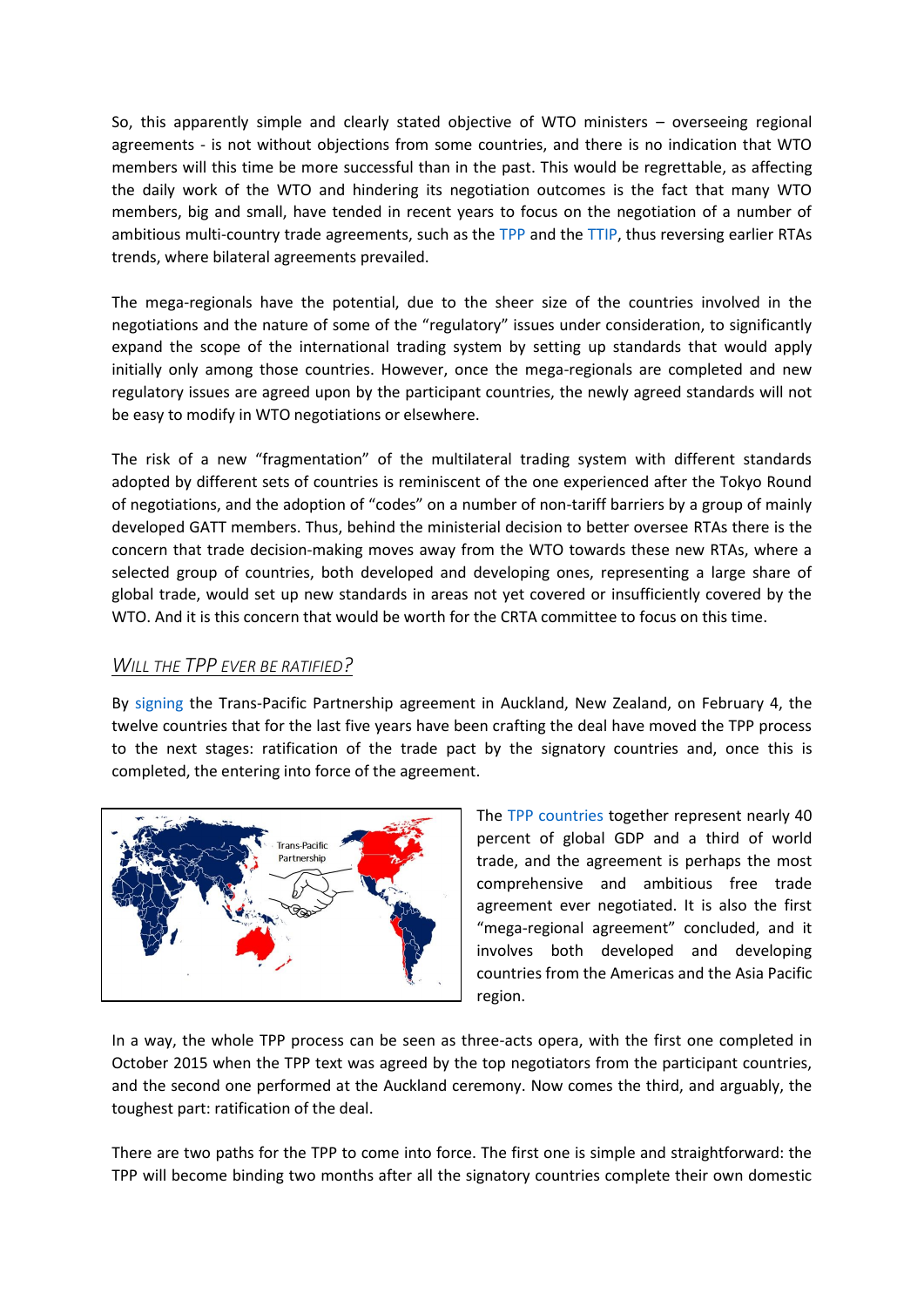ratification procedures. Alternatively, the TPP would come into force if at least six signatory countries, which between them represent at least 85 percent of the total GDP of the whole group, have ratified the agreement within two years of its signing in Auckland.

However, it is when adding the numbers that it becomes clear that the countries whose ratification is key for the TPP are the United States and Japan. While these two countries together cannot reach the 85 per cent of GDP threshold, the two of them are required for the agreement to enter into force. The entering into force of the TPP cannot be achieved even if all the other 10 signatories ratify the agreement and are joined by either the US or Japan – these two countries are needed to complete the process.

Thus, the future of the TPP is in the hands of the legislative process in both Japan and the United States. [TPP debate kicked off in the Japanese parliament](http://asia.nikkei.com/Politics-Economy/Policy-Politics/Japan-s-parliament-restarts-TPP-debate-but-ratification-window-closing) as it began debating the TPP and related legislation, taking on what will likely be the biggest issue before the Diet during the current session. Prime Minister [Shinzo Abe](javascript:void(0);) is pushing to get the bills passed within the session, arguing that the trade agreement will provide a sustained 14 trillion yen (\$126 billion) boost to gross domestic product. Parliamentary [discussions on the TPP however may be delayed](http://asia.nikkei.com/magazine/20160428-Commodities-crucible/Politics-Economy/Kumamoto-quake-relief-puts-Japan-s-TPP-debate-on-hold) until after elections in July.

In the United States the proximity of this year´s presidential election, and domestic opposition to the deal – not the least by the leading contenders in both the Republican and Democratic parties – makes it uncertain that the deal would be debated in the Congress this year. The [alternatives](http://www.brookings.edu/research/articles/2016/03/high-stakes-tpp-ratification-solis) vary and many consider that the most likely period for congressional debate on the TPP is the "lame luck" session, i.e. after the Presidential election in November and before the start of the new government. And to the date of closing this April 2016 issue of the *RTAsNewsDigest*, no information was available on the ratification status in other [TPP countries.](https://piie.com/blogs/trade-investment-policy-watch/tpp-timeline)

#### THE NEVER ENDING NEGOTIATIONS ON THE TTIP

From 25-29 April took place the thirteenth round of the [Transatlantic Trade and Investment](http://trade.ec.europa.eu/doclib/docs/2016/april/tradoc_154480.pdf)  [Partnership \(TTIP\)](http://trade.ec.europa.eu/doclib/docs/2016/april/tradoc_154480.pdf) negotiations. This round of talks represents according to the European Commission an additional step in the very intensive period of the talks which started at the beginning of this year. The objective of this round will be to reach a sufficient level of maturity in all areas of negotiations to be able to move to the next stage, the so called 'end game'.



The announcement of the new round of TTIP talks came after a [meeting](https://www.bundeskanzlerin.de/Content/DE/Pressemitteilungen/BPA/2016/04/2016-04-05-joint-communique-organisations-breg.html) in Berlin on 5 April 2016 between Federal Chancellor Angela Merkel and the heads of key international organizations: OECD Secretary-General Angel Gurría, IMF Managing Director Christine Lagarde, World Bank Group President Jim Yong Kim, ILO Director-General Guy Ryder and WTO Director-General Roberto Azevêdo, which inter alia, expressed strong support for the TTIP negotiations.

It is clear that EU and U.S. negotiators are trying to conclude the agreement leaves office at the beginning of 2017, but the window of opportunity is ready to close: if there are no results by early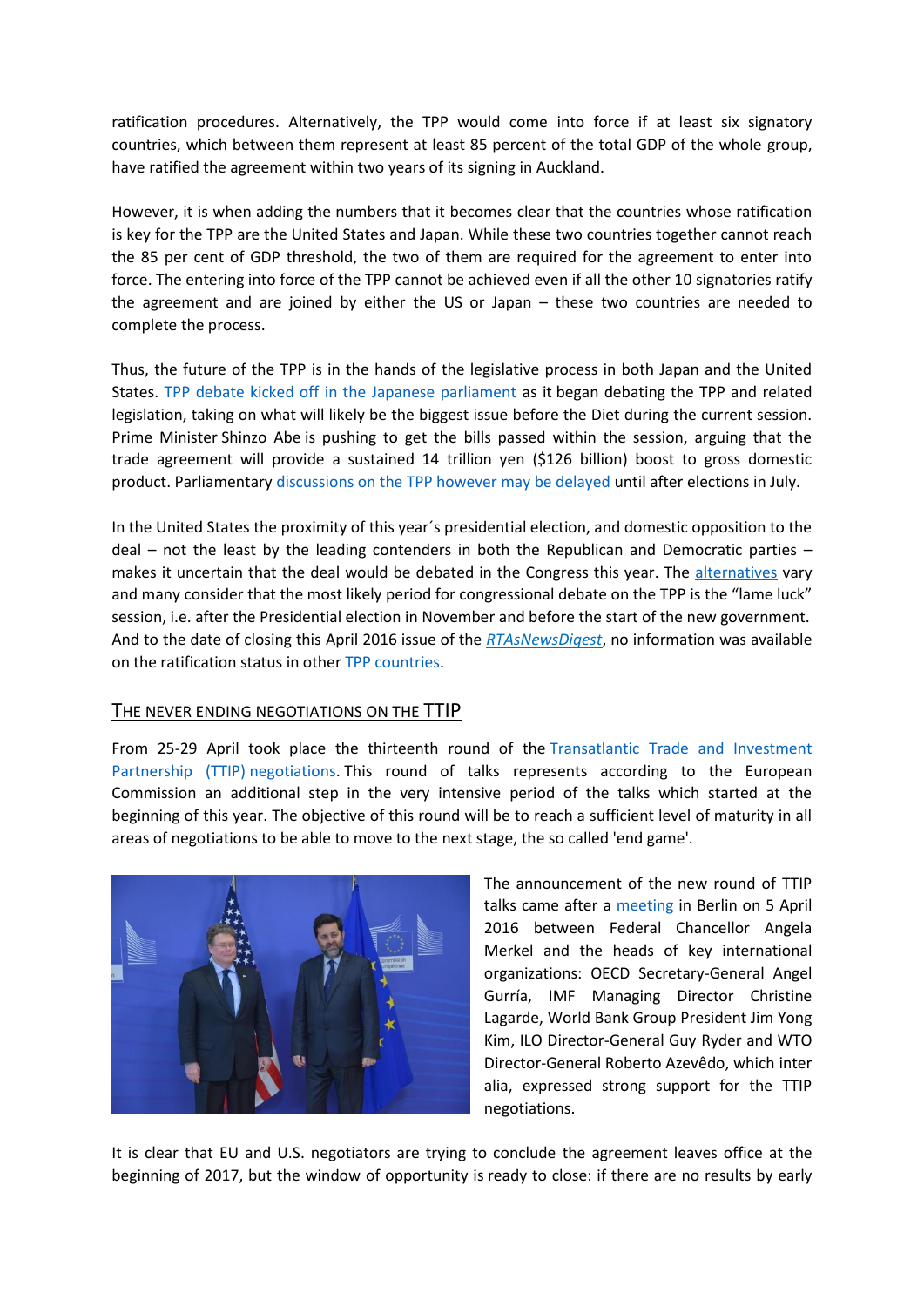next year, the deal risks being delayed another two or three years — or completely falling apart. Concern is growing that the [TTIP negotiations could get bogged down](http://www.politico.eu/article/ttip-last-chance-for-transatlantic-trade-pact-michael-froman-angela-merkel-cecilia-malmstroem/) in the toxic mixture of elections and a change of administration in the U.S. and elections in two major EU countries — France and Germany — where critics of the TTIP will surely exploit public mistrust of the deal in their campaigns.

[France leads in Europe the toughest positions vis-a-vis the TTIP.](http://www.globalpost.com/article/6765238/2016/04/26/chances-eu-us-trade-pact-fading) Both, President [François](http://elpais.com/tag/francois_hollande/a/)  [Hollande](http://elpais.com/tag/francois_hollande/a/) and Prime Minister [Manuel Valls](http://elpais.com/tag/manuel_valls/a/) have publicly indicated that France reserves its right to say "no" if the agreement does not "preserve" French interests, which seem to refer mainly to its agriculture and cultural identity but include issues of reciprocity on financial services and government procurement as well.

An ambitious US-EU free trade deal will fail without clear quality guarantees, Premier [Valls warned](http://internacional.elpais.com/internacional/2016/04/22/actualidad/1461338302_950717.html)  [on April 26](http://internacional.elpais.com/internacional/2016/04/22/actualidad/1461338302_950717.html). "I want to be clear: (the TTIP)…will not succeed if it does not guarantee that the (quality) standards we have in France for our citizens' health and environment are maintained", Valls told an environmental conference in Paris.

It is not difficult to see why [agriculture](http://www.fas.usda.gov/sites/default/files/2016-03/us-eu_trade_iatr_march_2016_0.pdf) would be a critical issue in the TTIP negotiations for both the United States and Europe. While the United States had a \$16 billion agricultural trade surplus with the rest of the world in 2015, it ran a record \$12 billion trade deficit in farm and food products with the European Union (EU), up 15 percent from 2014.

No wonder why Secretary of State John Kerry thinks that TTIP (and the TPP) are integral to the international interests of the United States. In his own words, he considers that "without a doubt, these trade agreements are at the center of defending our strategic interests, deepening our diplomatic relationships, strengthening our national security, and reinforcing our leadership across the globe," said [Kerry in an address to the Pacific Council on April 12](https://www.pacificcouncil.org/newsroom/secretary-kerry-trade-strengthens-us-global-leadership). "And the importance, my friends, cannot be overstated".

For their part, US President Barack Obama [and German Chancellor](http://www.nytimes.com/2016/04/25/world/europe/wary-of-big-business-germans-protest-trade-deal-as-obama-visits.html?_r=1) Angela Merkel stepped up their campaigns for a [US-European Union trade deal](http://www.nytimes.com/2016/04/25/world/europe/wary-of-big-business-germans-protest-trade-deal-as-obama-visits.html?_r=1) by calling on April 24 for action to accelerate talks to conclude the agreement. "We need to get a move on" to bring to an end the three years of negotiations to complete the TTIP, said Merkel at a joint press conference with Obama. "It is indisputable that free trade has strengthened the US economy and also has brought enormous benefits to countries that engage in it," said from his part Obama, who joined Merkel for the opening of the annual Hanover Messe - the world's biggest industrial trade fair. The United States, which last year replaced France as the main destination for German exports, is for the first time the fair's partner nation.

The future of the TTIP negotiations looks to be also affected by the public controversy generated by a ["leaked" document](https://ttip-leaks.org/) stating the US position on some key issues in the negotiations, which is being used by a group of NGO activists opposed to the deal to rally public support for their stand on the "negative" impact the deal may have on, inter alia, environmental and health issues.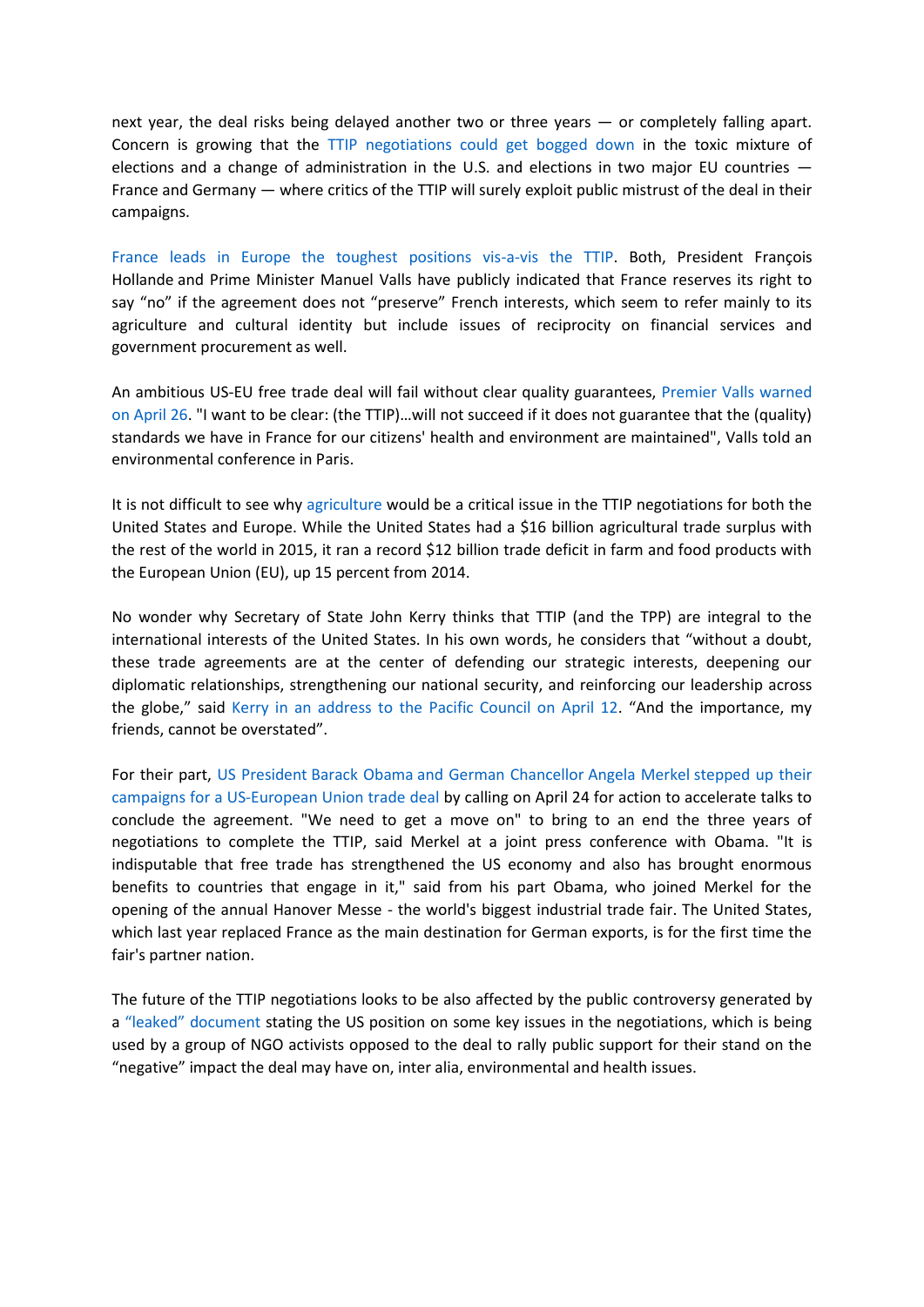## BREXIT: A DIVORCE SETTLEMENT WON´T BE COSTLESS

As the official launch of the campaign on the referendum regarding Britain's membership of the European Union started on April 15, the political debate heated on and is expected to intensify in the coming weeks up to June  $23^{rd}$ , the day of the referendum.



A high point in this debate came when a [UK](https://www.gov.uk/government/uploads/system/uploads/attachment_data/file/517415/treasury_analysis_economic_impact_of_eu_membership_web.pdf)  [Treasury study](https://www.gov.uk/government/uploads/system/uploads/attachment_data/file/517415/treasury_analysis_economic_impact_of_eu_membership_web.pdf) was released which, inter alia, claimed that the British economy would shrink by 6 percent by 2030 if the UK leaves the EU, costing every household the equivalent of £4,300 a year. As pointed out by Treasury Secretary George Osborne, the study left no doubts about the consequences of Britain leaving the UE: based on different scenarios (leaving the EU but negotiating instead a bilateral trade agreement with it, joining the European Economic Area (EEA) or staying purely within the existing rules of the WTO), the

Treasury [analysis](https://www.gov.uk/government/publications/hm-treasury-analysis-the-long-term-economic-impact-of-eu-membership-and-the-alternatives) points out that UK GDP would be lower outside the EU in percentages that vary between 3.8 and 7.5 per cent in 15 years compared with its size today. The findings and arguments of the Treasury study were, as expected, rapidly [challenged](http://www.economist.com/blogs/graphicdetail/2016/05/daily-chart-3?cid1=cust%2Fnoenew%2Fn%2Fn%2Fn%2F20160425n%2Fowned%2Fn%2Fn%2Fnwl%2Fn%2Fn%2FE%2Femail) by the pro *Brexit* campaigners.

It was, however, the intervention of President Obama, paying an official visit to London that gave new contours to the debate. In an [article](http://www.telegraph.co.uk/news/2016/04/21/as-your-friend-let-me-tell-you-that-the-eu-makes-britain-even-gr/) newspaper, [Barack Obama](javascript:void(0);) urged Britain to stay in the [EU,](javascript:void(0);) saying the world needed the UK's influence within Europe. In his article, the US president highlighted the special relationship between his country and the UK "forged as we spilled blood together on the battlefield". "As citizens of the United Kingdom take stock of their relationship with the [EU,](javascript:void(0);) you should be proud that the [EU](javascript:void(0);) has helped spread British values and practices - democracy, the rule of law, open markets - across the continent and to its periphery," he said.

As US Trade Representative Mike Froman had previously indicated, the US is concerned as well that Britain's June [referendum](javascript:void(0)) and political problems elsewhere in Europe may be undermining the prospects of a new transatlantic pact. In an [interview](file:///C:/Users/mrodriguez/Documents/US%20says%20Britain.pdf) with the Financial Times ahead of Mr. Obama visit to Europe, Froman said that the opportunity to conclude negotiations for the TTIP was slipping away. "There really is this window of opportunity which isn't necessarily going to be there forever" and European leaders "need to provide the kind of political impetus necessary to break through on some of these issues".

As if setting the stage for that would not abate, if at all, after the June referendum, Jeremy Corbyn, the leader of the Labour Party joined the anti-Brexit campaign making clear in a public [intervention](http://www.nytimes.com/2016/04/15/world/europe/jeremy-corbyn-european-union-brexit.html?_r=0) that that his party was strongly in favour of the UK staying in the EU, emphasizing the "socialist reasons" why staying in the EU would imply a better protection of worker's rights, the environment and British consumers.

There is little doubt if any that the Brexit debate would dominate British politics in the months ahead, and this *RTAsNewsDigest* will keep following a debate whose outcome will have consequences well beyond Britain.